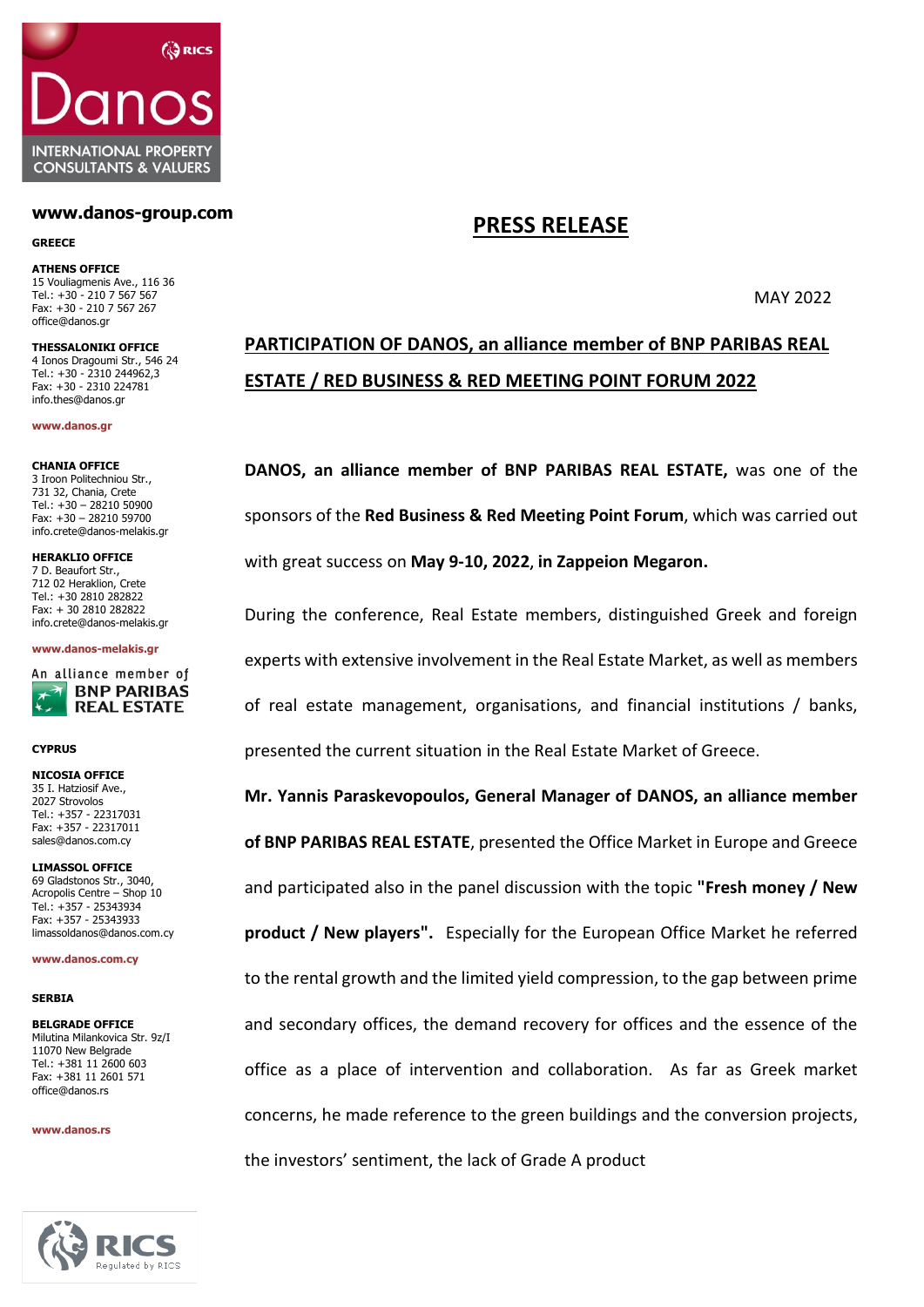

and the new supply in Thessaloniki and Piraeus. Furthermore, he pointed out the need for core or ESG compliant office buildings, noting the importance of the improved user needs, which are driving the new developments and the investors' interest.

# **RED BUSINESS & RED MEETING POINT FORUM 2022**

*Yannis Paraskevopoulos-General Manager, DANOS, an alliance member of BNP PARIBAS REAL ESTATE Yannis Papadomarkakis - CEO & Founding Partner, WAVE MEDIA OPERATIONS L.T.D. Natalia Strafti - Managing Partner, GRIVALIA MANAGEMENT COMPANY*